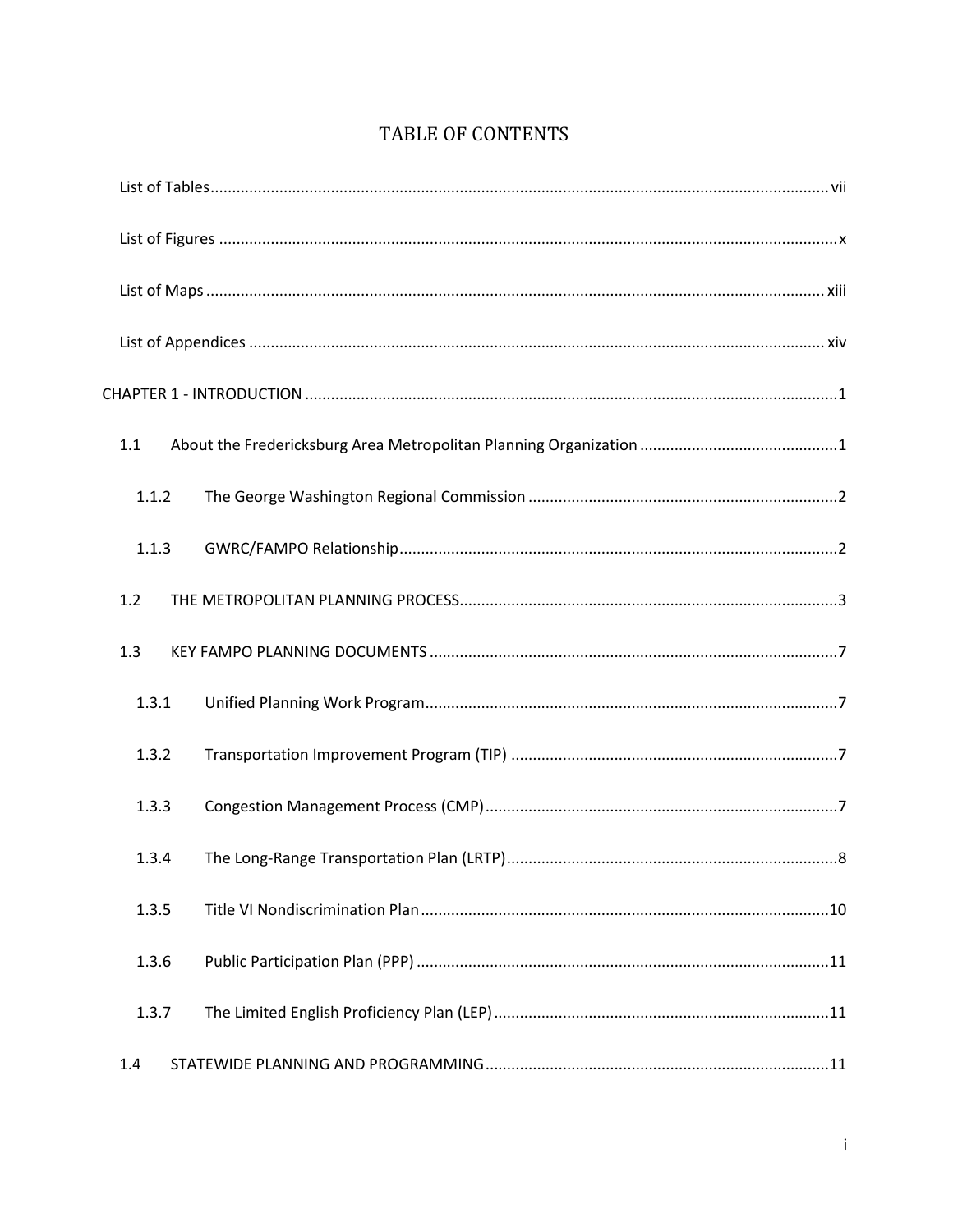| 1.4.1 |                                                                    |  |
|-------|--------------------------------------------------------------------|--|
| 1.4.2 |                                                                    |  |
| 1.4.3 |                                                                    |  |
|       |                                                                    |  |
| 2.1   |                                                                    |  |
| 2.1.1 |                                                                    |  |
| 2.1.3 |                                                                    |  |
| 2.2   |                                                                    |  |
| 2.2.1 |                                                                    |  |
| 2.2.2 |                                                                    |  |
| 2.3   | REGIONAL ATTITUDES TOWARD THE TRANSPORTATION SYSTEM AND FUNDING 23 |  |
| 2.4   |                                                                    |  |
| 2.4.1 |                                                                    |  |
| 2.4.2 |                                                                    |  |
| 2.4.3 |                                                                    |  |
| 2.4.4 |                                                                    |  |
| 2.5   |                                                                    |  |
|       |                                                                    |  |
| 3.1   |                                                                    |  |
| 3.1.1 |                                                                    |  |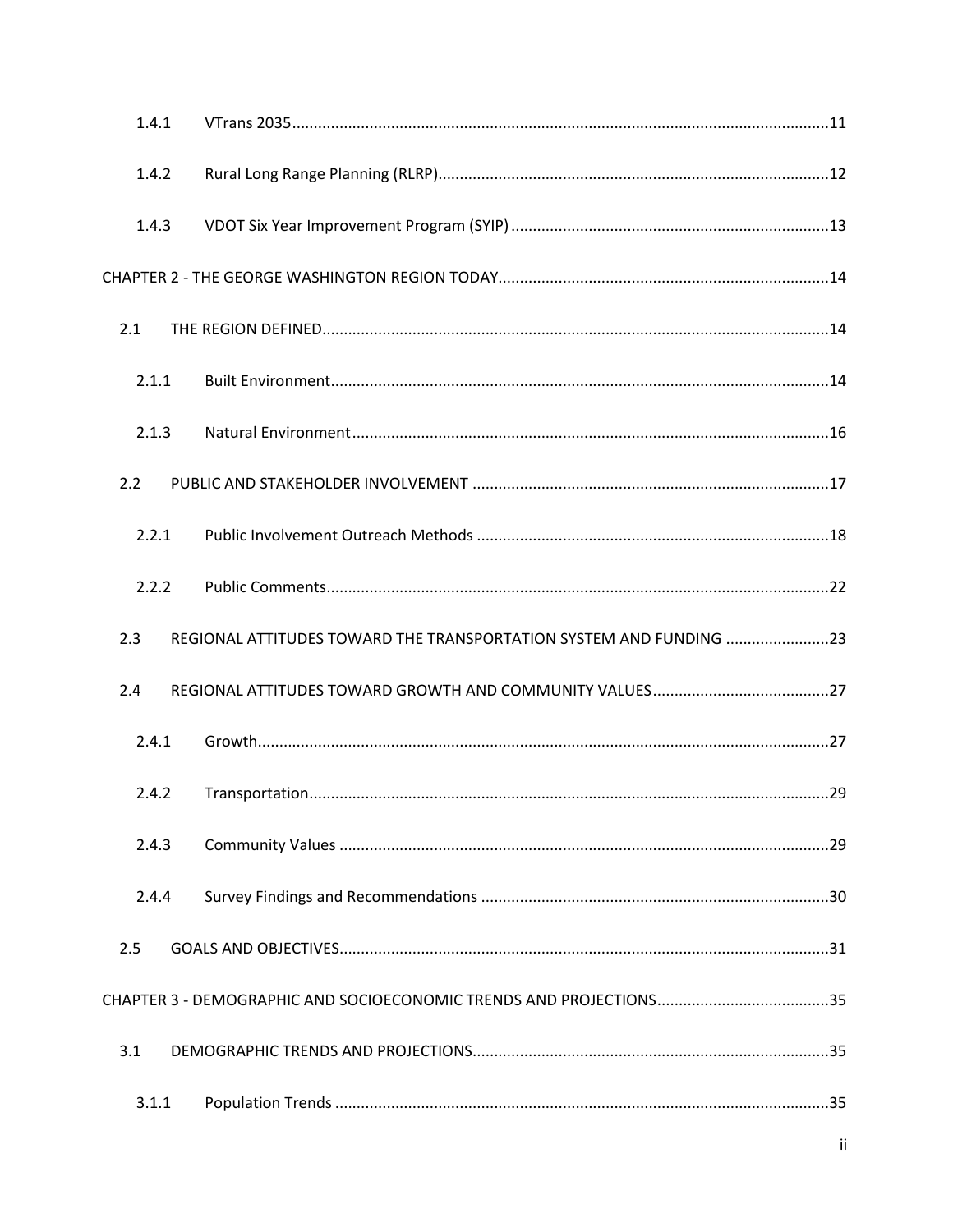| 3.1.2 |                                                                              |  |
|-------|------------------------------------------------------------------------------|--|
| 3.1.3 |                                                                              |  |
| 3.2   |                                                                              |  |
| 3.2.1 |                                                                              |  |
| 3.2.2 |                                                                              |  |
| 3.2.3 |                                                                              |  |
| 3.3   |                                                                              |  |
| 3.3.1 |                                                                              |  |
| 3.3.2 |                                                                              |  |
| 3.3.3 |                                                                              |  |
| 3.3.4 |                                                                              |  |
| 3.3.5 |                                                                              |  |
|       |                                                                              |  |
| 4.1   |                                                                              |  |
| 4.2   |                                                                              |  |
| 4.2.1 |                                                                              |  |
| 4.2.2 |                                                                              |  |
| 4.2.3 |                                                                              |  |
| 4.3   | FUTURE LAND USE IMPLICATIONS ON TRANSPORTATION INFRASTRUCTURE AND SERVICES68 |  |
|       |                                                                              |  |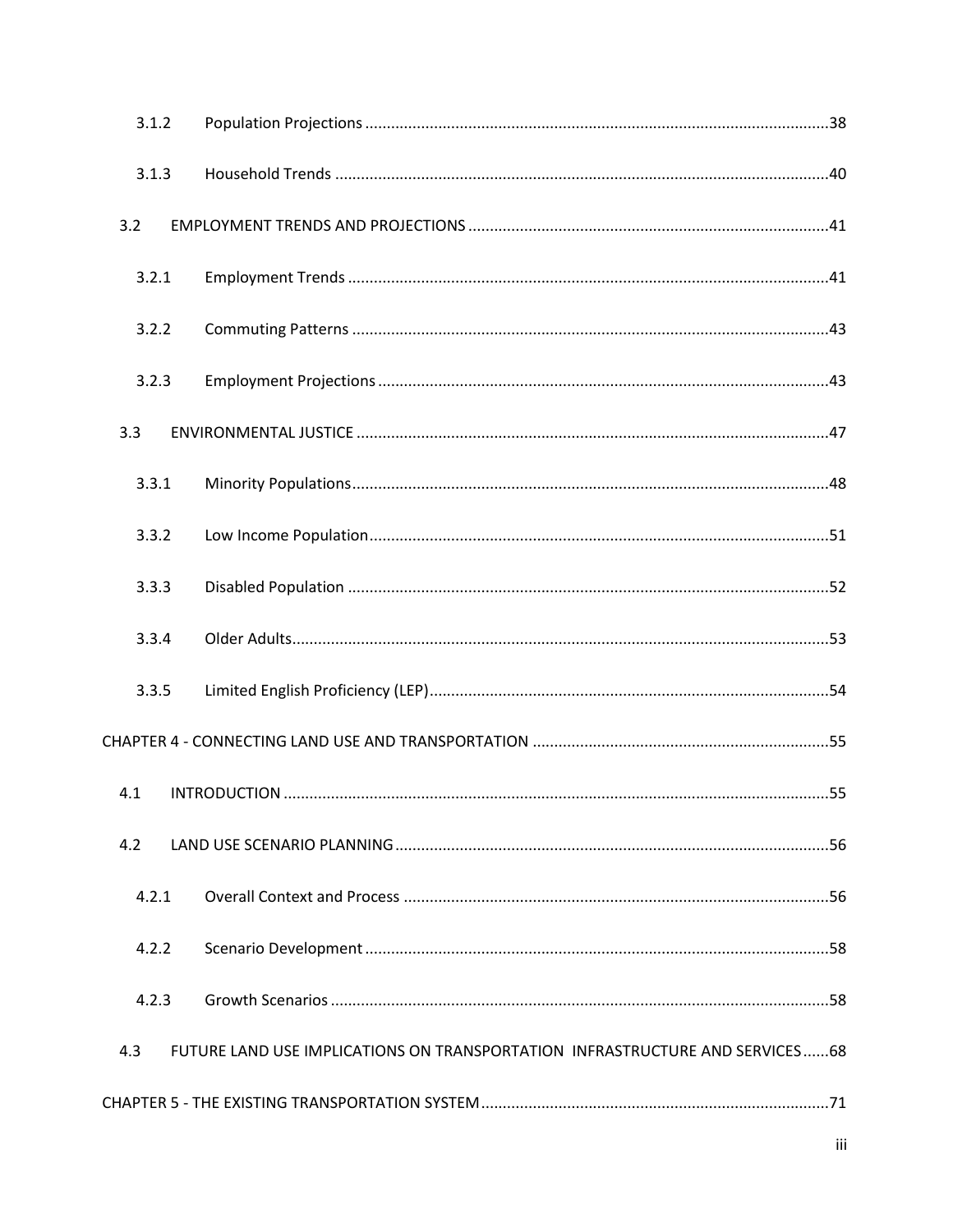| 5.1   |  |
|-------|--|
| 5.1.1 |  |
| 5.1.2 |  |
| 5.2   |  |
| 5.2.1 |  |
| 5.2.2 |  |
| 5.2.3 |  |
| 5.2.4 |  |
| 5.2.5 |  |
| 5.2.6 |  |
|       |  |
| 6.1   |  |
| 6.2   |  |
| 6.2.1 |  |
| 6.2.2 |  |
| 6.3   |  |
| 6.3.1 |  |
| 6.3.2 |  |
| 6.3.3 |  |
| 6.4   |  |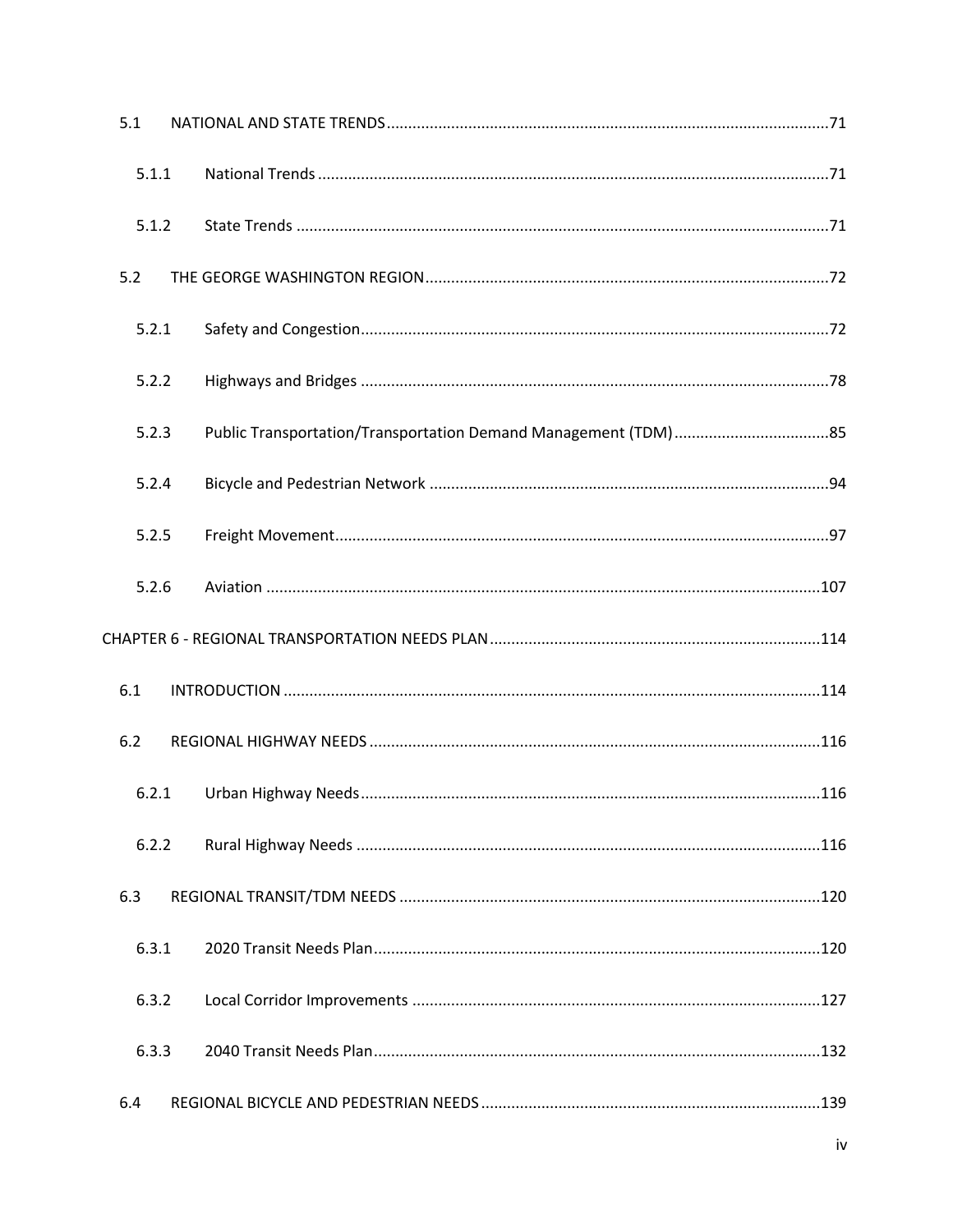| 6.5 |       |                                                                                      |  |
|-----|-------|--------------------------------------------------------------------------------------|--|
| 6.6 |       |                                                                                      |  |
|     |       |                                                                                      |  |
| 7.1 |       |                                                                                      |  |
| 7.2 |       |                                                                                      |  |
|     | 7.2.1 |                                                                                      |  |
|     | 7.2.2 |                                                                                      |  |
|     | 7.2.3 |                                                                                      |  |
|     | 7.2.4 |                                                                                      |  |
| 7.3 |       |                                                                                      |  |
| 7.4 |       |                                                                                      |  |
| 7.5 |       |                                                                                      |  |
|     | 7.5.1 |                                                                                      |  |
|     | 7.5.2 |                                                                                      |  |
|     |       | CHAPTER 8 - FINANCIALLY CONSTRAINED TRANSIT/TRANSPORTATION DEMAND MANAGEMENT PLAN160 |  |
| 8.1 |       |                                                                                      |  |
| 8.2 |       |                                                                                      |  |
|     | 8.2.1 |                                                                                      |  |
|     | 8.2.2 |                                                                                      |  |
|     | 8.2.3 |                                                                                      |  |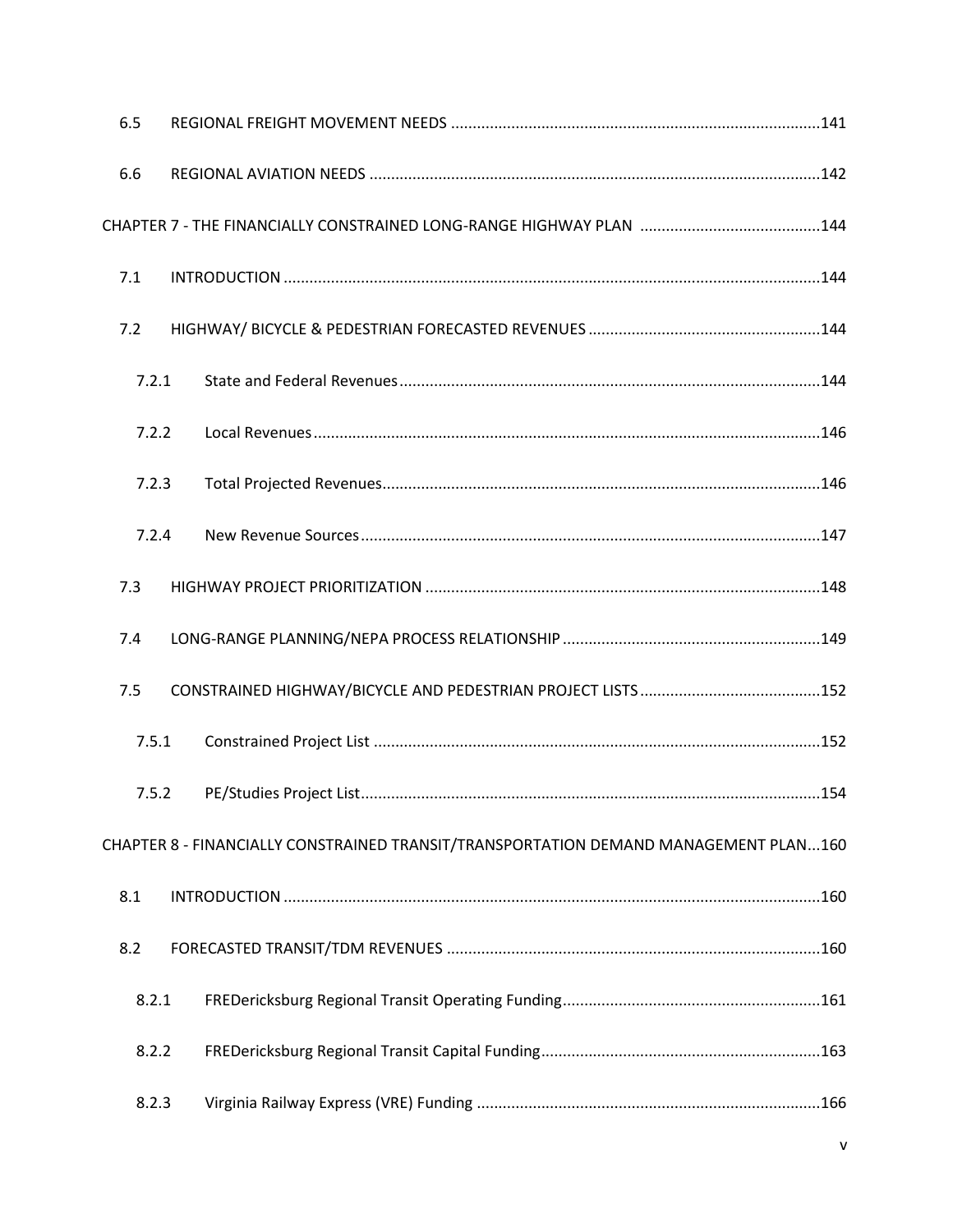| 8.2.4 |  |
|-------|--|
| 8.2.5 |  |
| 8.2.6 |  |
| 8.3   |  |
| 8.3.1 |  |
| 8.3.2 |  |
| 8.3.3 |  |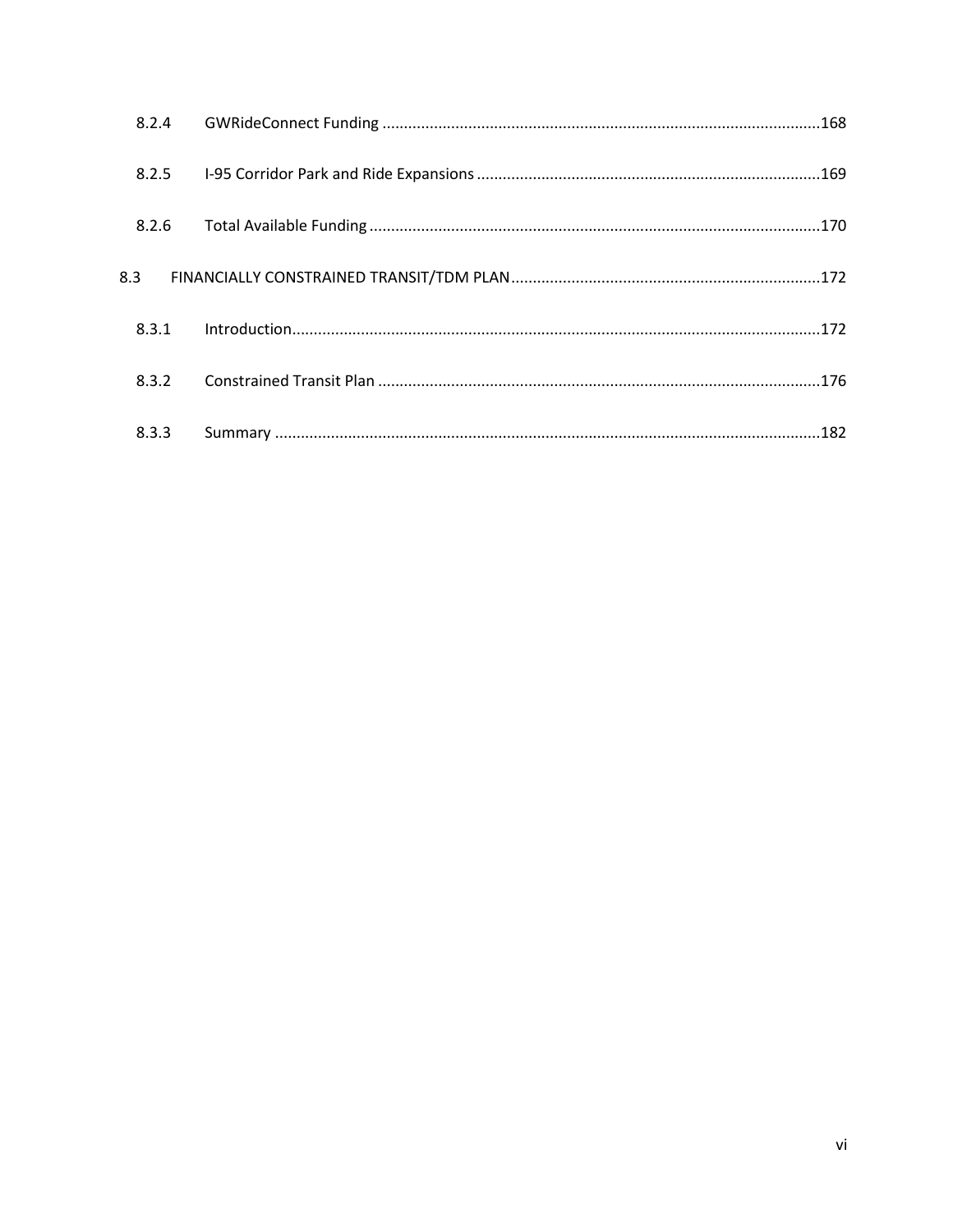## <span id="page-6-0"></span>**LIST OF TABLES**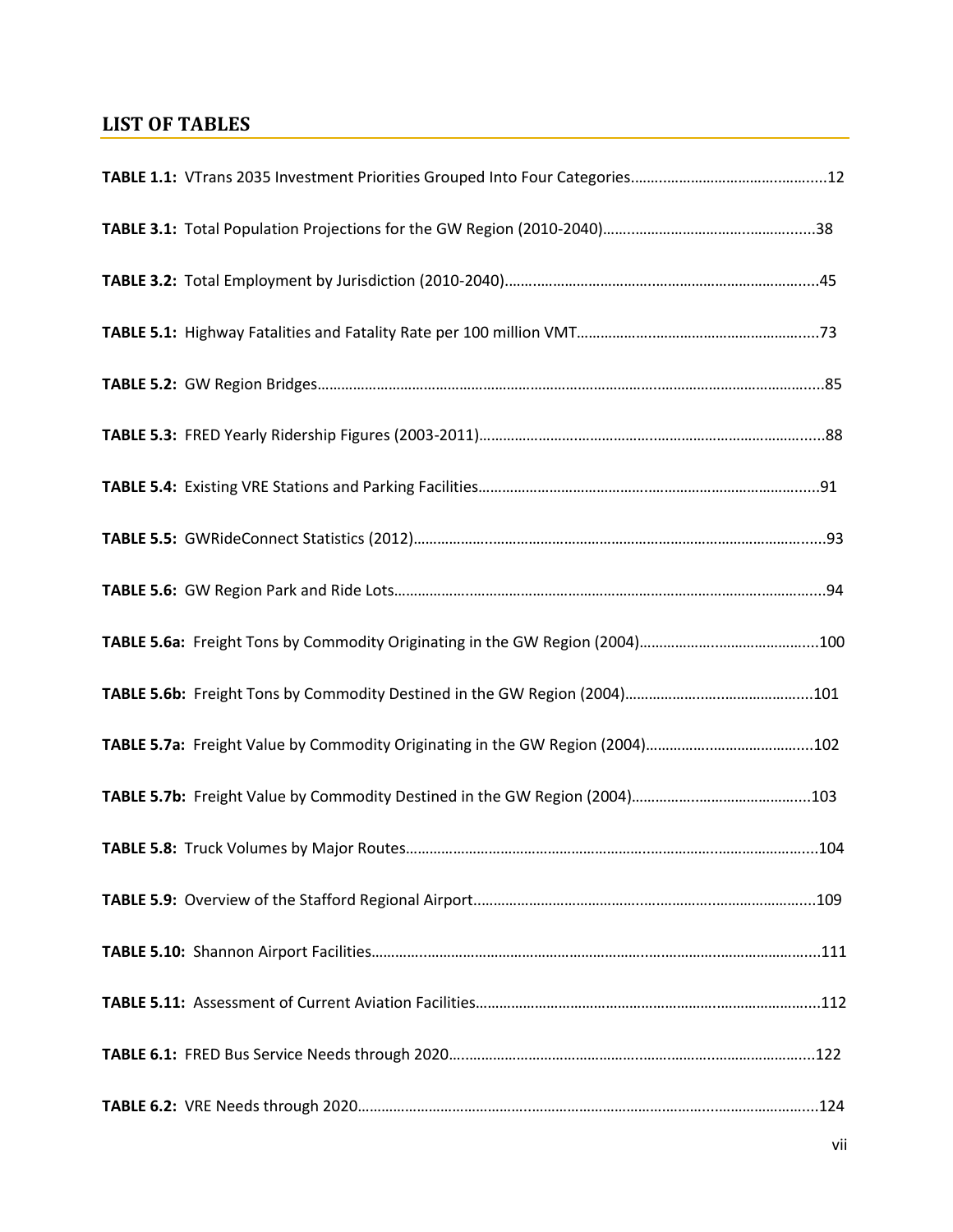| TABLE 7.3: Total Projected Mon-Maintenance Revenue for Roadway Projects (2016-2040)146 |  |
|----------------------------------------------------------------------------------------|--|
|                                                                                        |  |
|                                                                                        |  |
|                                                                                        |  |
|                                                                                        |  |
|                                                                                        |  |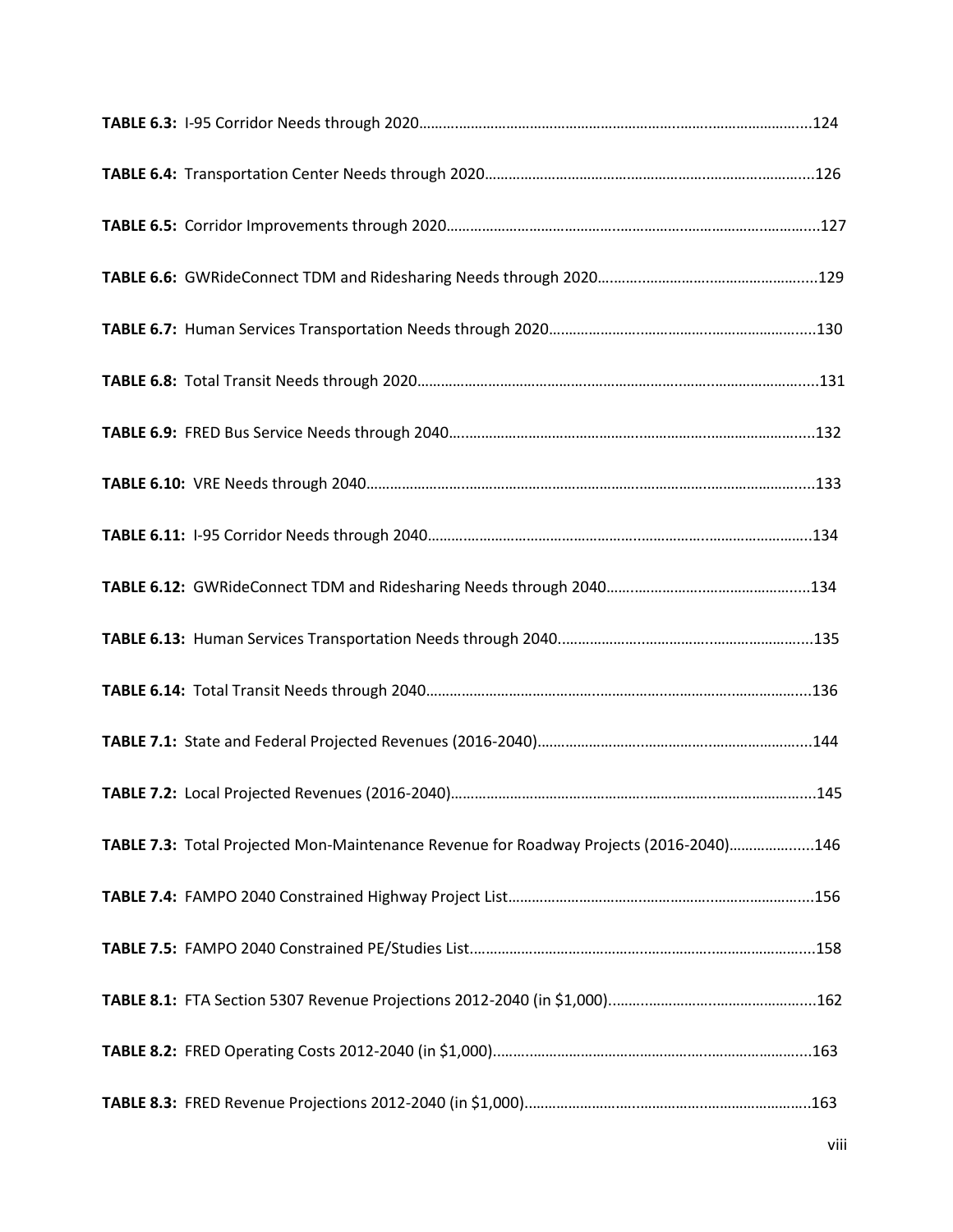| TABLE 8.6: Motor Vehicle Fuel Tax Revenues (Average Annual 2012-2015, in \$1,000)167              |  |
|---------------------------------------------------------------------------------------------------|--|
|                                                                                                   |  |
|                                                                                                   |  |
|                                                                                                   |  |
|                                                                                                   |  |
|                                                                                                   |  |
|                                                                                                   |  |
|                                                                                                   |  |
|                                                                                                   |  |
|                                                                                                   |  |
|                                                                                                   |  |
|                                                                                                   |  |
| TABLE 8.17: Total FAMPO Region Transportation Needs Versus Total Funded Projects (in millions)184 |  |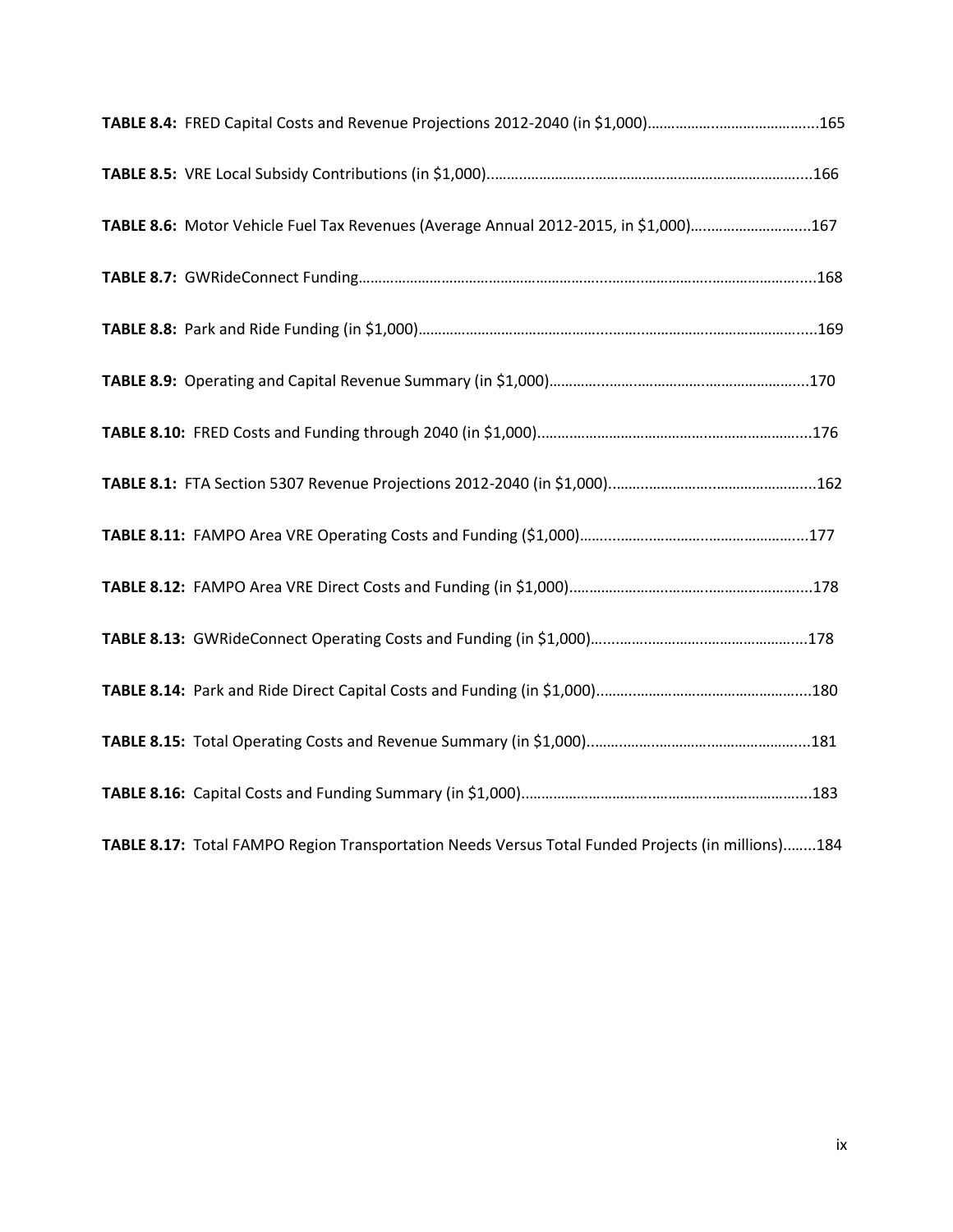## <span id="page-9-0"></span>**LIST OF FIGURES**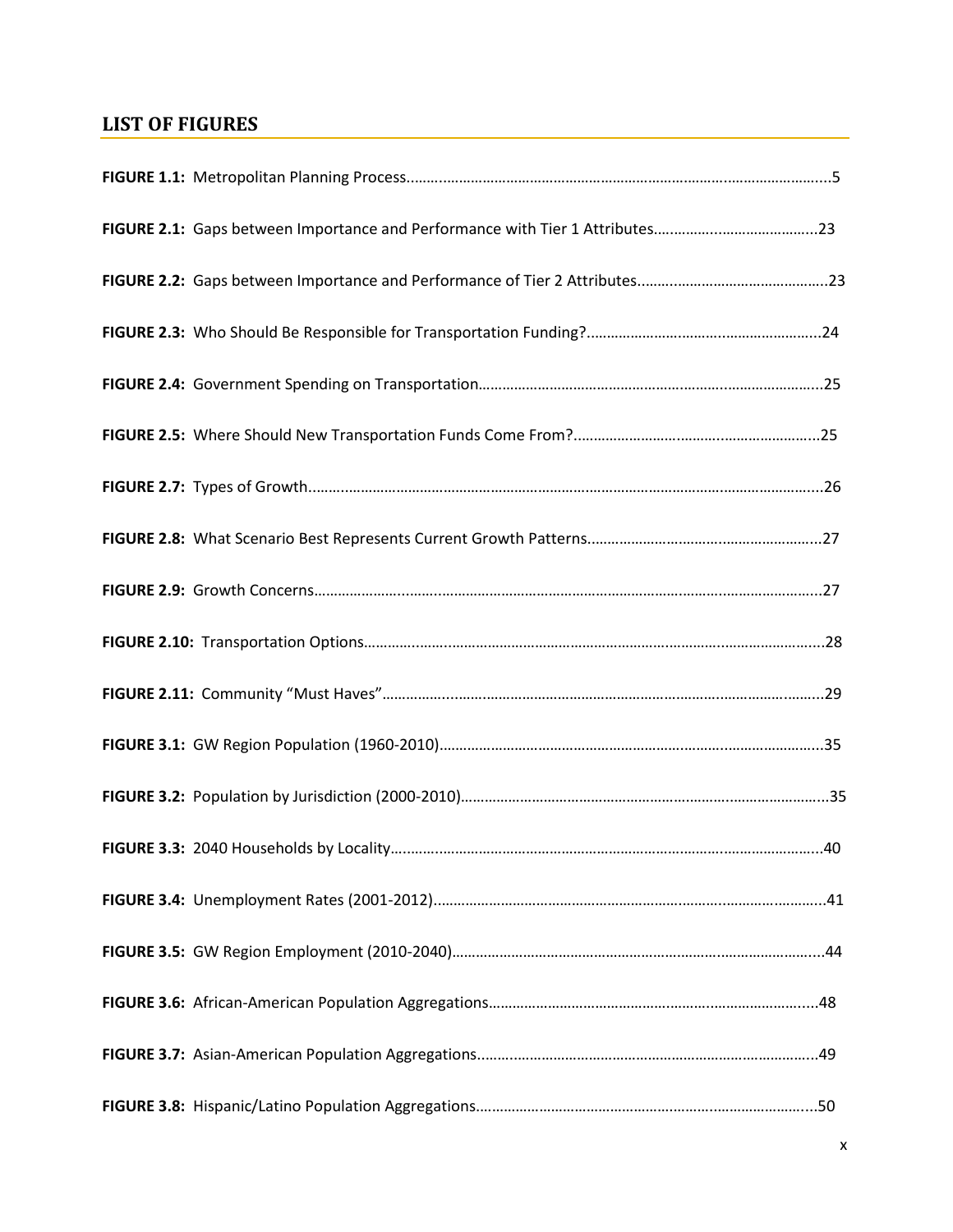| FIGURE 4.2: General Planning Process between CommunityViz Model and FAMPO Travel Demand |  |
|-----------------------------------------------------------------------------------------|--|
|                                                                                         |  |
|                                                                                         |  |
|                                                                                         |  |
| FIGURE 4.6: Predominant Land Uses for Compact Centers and Growth Corridors63            |  |
|                                                                                         |  |
|                                                                                         |  |
|                                                                                         |  |
|                                                                                         |  |
|                                                                                         |  |
|                                                                                         |  |
|                                                                                         |  |
|                                                                                         |  |
|                                                                                         |  |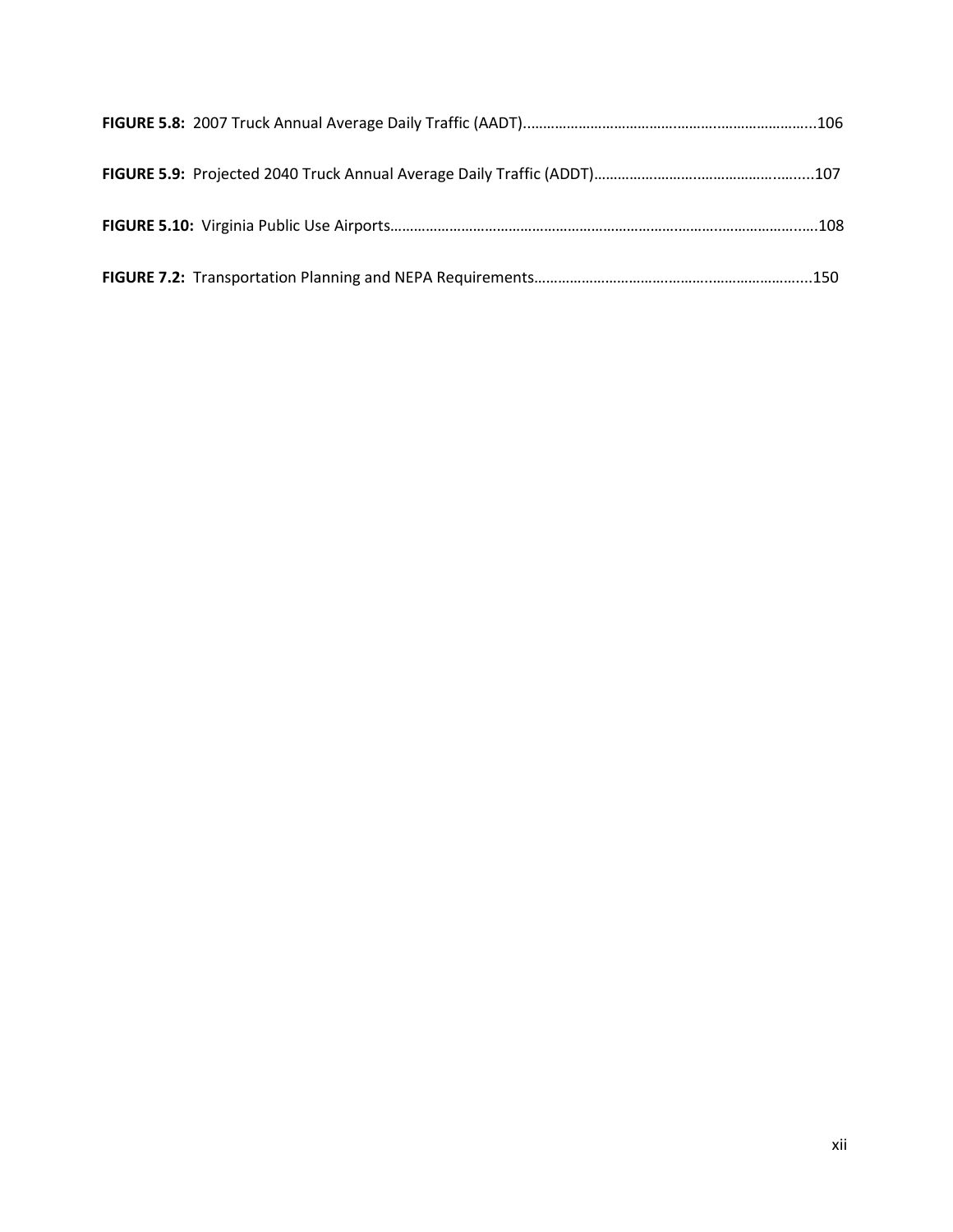## <span id="page-12-0"></span>**LIST OF MAPS**